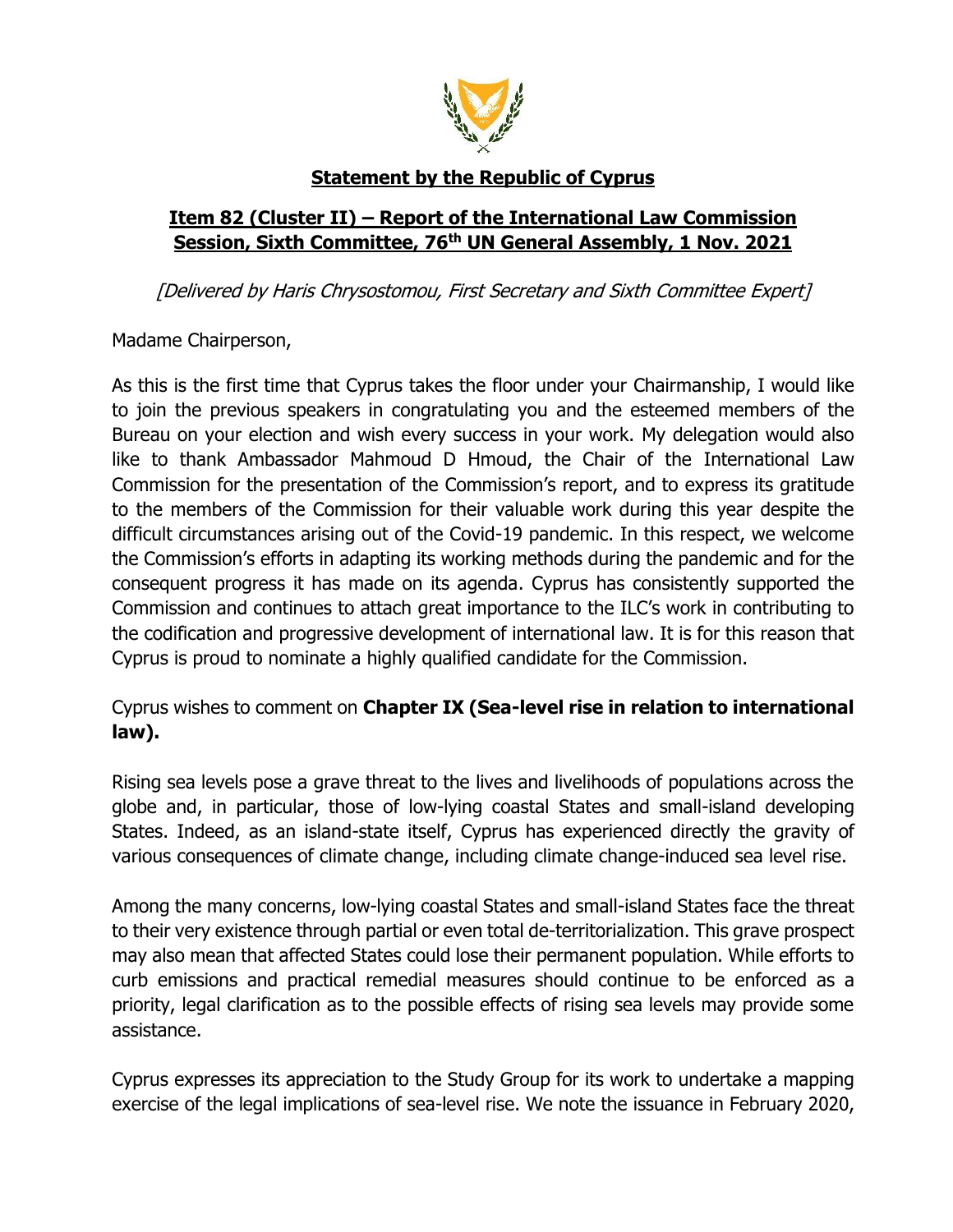of the first issues paper on the sub-topic related to the law of the sea (A/CN.4/740 and Corr.1), which contains preliminary observations for which there is lack of agreement amongst the Commission's members, together with a preliminary bibliography (A/CN.4/740/Add.1), which should continue to be updated. We await with interest the issuance of the second and third – issues papers related to Statehood and to the protection of persons affected by sea-level rise.

On the scope of the topic, it bears reminding that the Study Group has undertaken to simply outline key issues on three identified areas. It has no mandate whatsoever to propose modifications to existing international law, including the customary nature of the UN Convention on the Law of the Sea (UNCLOS) and, in particular, Article 121 on the regime of islands. My delegation cannot overstate the indispensability of fully respecting the letter and spirit of UNCLOS in conducting such work and of ensuring that the content of the said study will fully comply with the Convention. Cyprus shares the concern of many of the members of the Committee, as it was reported in this year's ILC Report, as well as the concerns of many Member States as regards to the ILC tampering with the regime of islands. This is strictly outside of the scope of the ILC's mandate. Cyprus calls for caution in addressing this topic.

We further stress the need for the work of the Commission to be guided by its previous work and by the input of the Member States. It is also important to take into account the work already done on the subjects by the International Law Association (ILA), including its conclusion that baselines should be fixed and not ambulatory, on which we will elaborate shortly.

With regard to the substance of the topic, Cyprus wishes to make the following comments:

In order to address effectively the matter of coastal erosion, affected coastal States should be entitled to designate permanent baselines pursuant to Article 16 of UNCLOS, which would withstand any subsequent regression of the low-water line. This view is in conformity with UNCLOS and aims at safeguarding coastal States' legal entitlements in light of the ongoing, worrisome developments generated by climate change.

Moreover, baselines must be permanent and not ambulatory so as to achieve greater predictability on maritime boundaries. The position is in line with UNCLOS and international jurisprudence.<sup>1</sup> Fixing baselines at a certain point in time by way of maritime delimitation

<sup>&</sup>lt;sup>1</sup> Maritime Boundary Arbitration in the Bay of Bengal (India v. Bangladesh), Award, 7 July 2014, paras. 214-215: "In the view of the Tribunal, this argument is not relevant. The issue is not whether the coastlines of the Parties will be affected by climate change in the years or centuries to come. It is rather whether the choice of base points located on the coastline and reflecting the general direction of the coast is feasible in the present case and at the present time ... The Tribunal is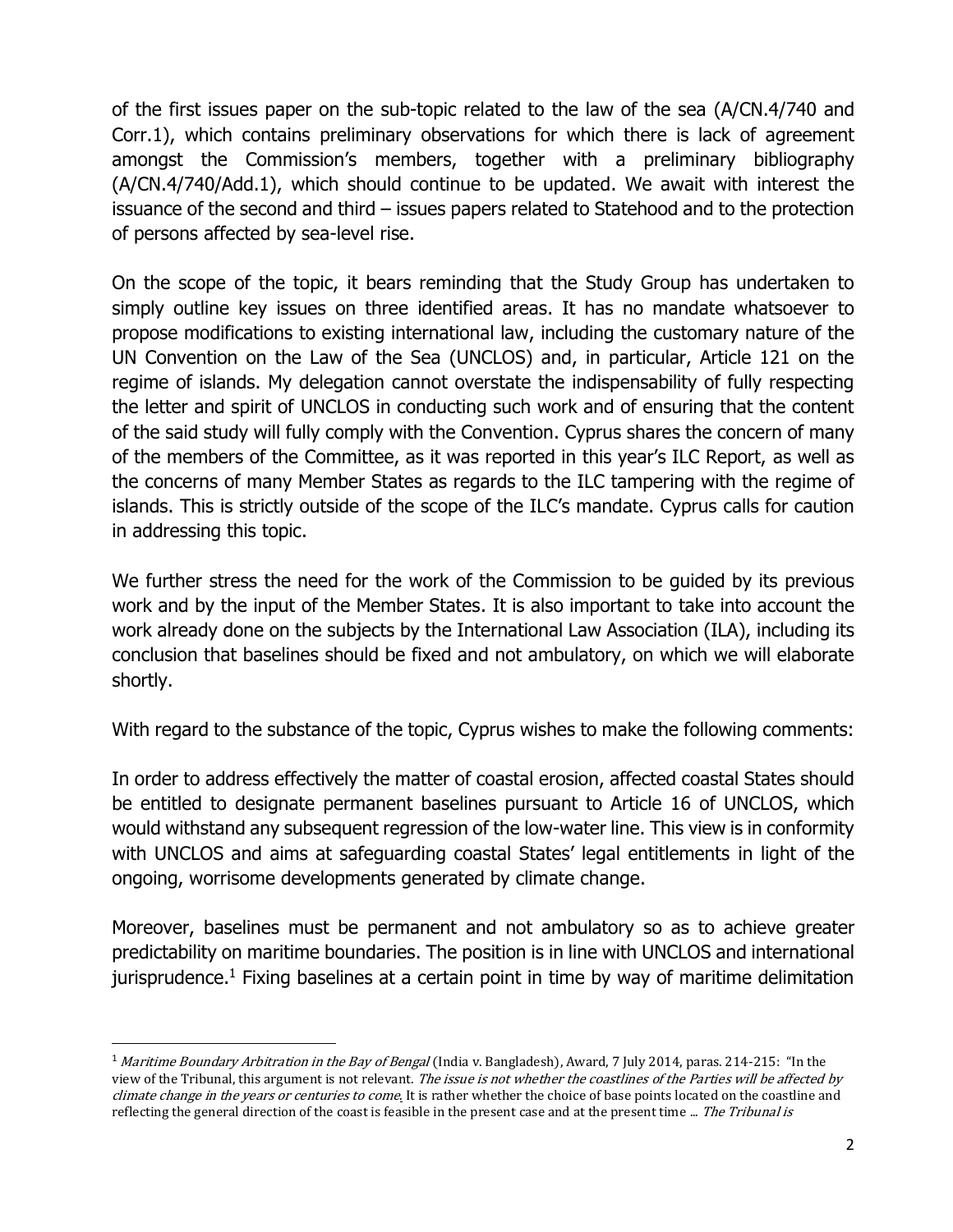agreement and the decisions of the ICJ, ITLOS and arbitral tribunals established pursuant to UNCLOS, and other means is also consistent with the Vienna Convention on the Law of Treaties ("VCLT").

In this respect, the principle of fundamental change of circumstances (*rebus sic stantibus*) enshrined in Article  $62(1)$  of the VCLT,<sup>2</sup> would have no effect on existing maritime delimitation treaties.<sup>3</sup> Article 62(2)(a) of VCLT specifically provides that a fundamental change of circumstances may not be invoked as grounds for terminating or withdrawing from a treaty if "the treaty establishes a boundary." Cyprus contends that this fundamental rule, intended to ensure the stability of international borders, applies to both land boundaries and maritime boundaries. Thus, the effects of rising sea levels on baselines should have no legal effect on the status of a concluded maritime treaty.

We, therefore, agree with the observations of the Mr. Yacouba Cissé, Co-Chair of the Study Group, as mentioned in paragraph 261 of this year's ILC Report, that the limitation on the application of the principle of *clausula rebus sic stantibus*, as provided for in Article 62(2) of the VCLT seemed also applicable to maritime boundaries in the light of existing case law recognizing that there was no need to distinguish between land and maritime boundaries. This view is contingent on and reflects the pertinent international jurisprudence.

Furthermore, it is evident that the obligation under Article 16 of UNCLOS for the coastal State to show the baselines for measuring the breadth of the territorial sea, or the limits "derived therefrom", on charts or a list of geographical coordinates of points, is meant to establish legal security. No indication is provided for that these charts are to be periodically revised.

concerned with the "physical reality at the time of determination. It need not address the issue of the future instability of the coastline." (Emphasis added).

<sup>2</sup> Article 62(1) VCLT reads: "A fundamental change of circumstances which has occurred with regard to those existing at the time of the conclusion of a treaty, and which was not foreseen by the parties, may not be invoked as a ground for terminating or withdrawing from the treaty unless:

a) the existence of those circumstances constituted an essential basis of the consent of the parties to be bound by the treaty; and

b) the effect of the change is radically to transform the extent of obligations still to be performed under the treaty".

<sup>3</sup> *See Aegean Sea Continental Shelf Case*, para. 85 ("The dispute relates to the determination of the respective areas of continental shelf over which Greece and Turkey are entitled to exercise the sovereign rights recognized by international law . . . Whether it is a land frontier or a boundary line in the continental shelf that is in question, *the process is essentially the same, and inevitably involves the same element of stability and permanence, and is subject to the rule excluding boundary agreements from fundamental change of circumstances*.") (emphasis added). *See also Guinea-Bissau/Senegal*, para. 63; *see also* Maritime Boundary Arbitration in the Bay of Bengal (India v. Bangladesh), Award, 7 July 2014, para. 218 ("The possibility of change in the maritime boundary established in the present case would defeat the very purpose of the delimitation.").

<sup>&</sup>lt;sup>3</sup> See ILA Committee on International Law and Sea Level Rise, Final Report (Sydney, 2018), p. 12.